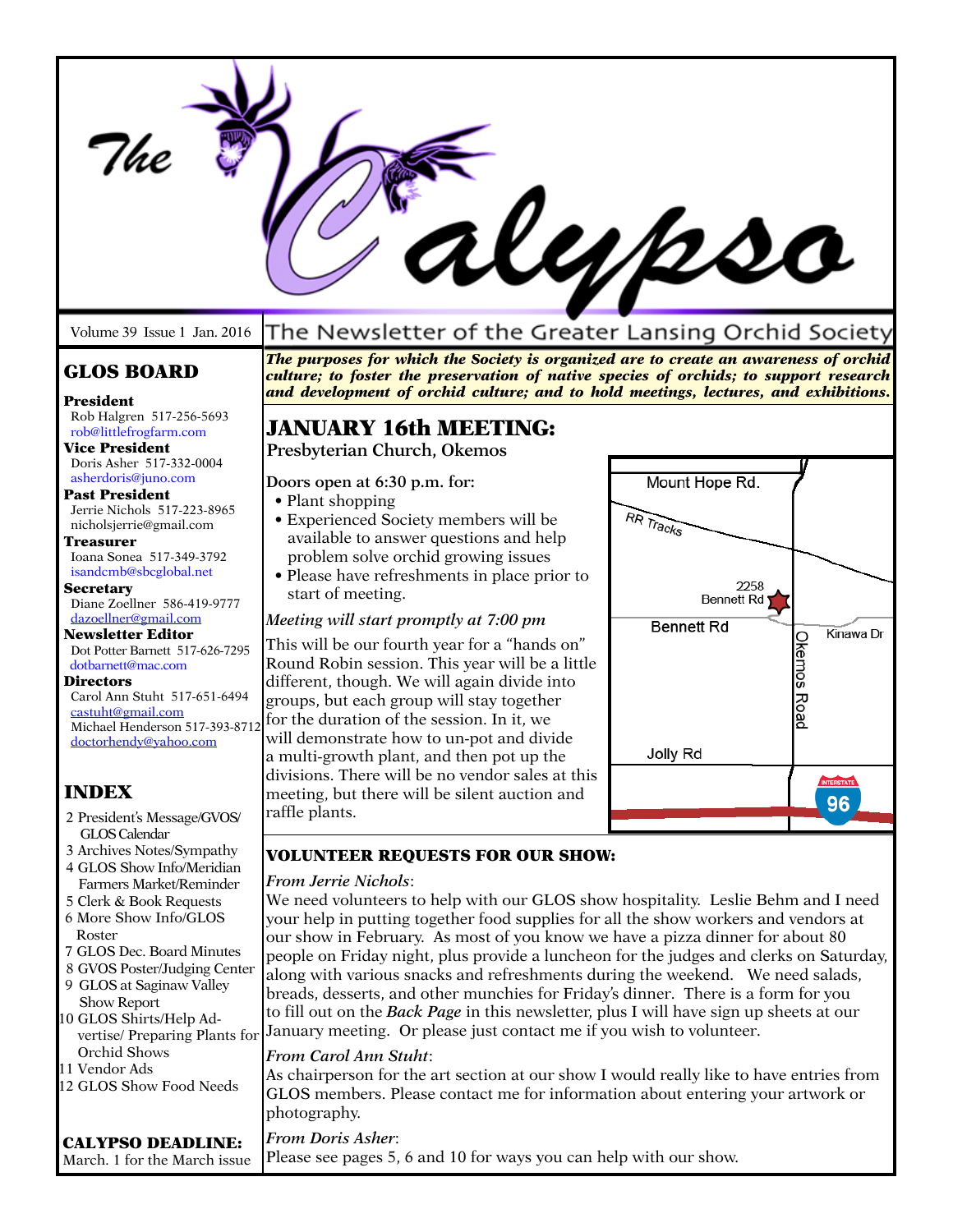# PRESIDENT'S MESSAGE -- Rob Halgren

Happy holidays to all! I hope the new year brings only good things.

I'm not sure what to make of the weather we've had recently. Of course we canceled the November meeting due to snow (I'm told this is the first time we've ever canceled a meeting!), but since then it has felt more like September than December. I wonder if it would have been better to just throw a sheet of plastic up over the shade house rather than moving all my plants indoors. The cherry tree outside my office is blooming. On the plus side, think of all the money you are saving on heating your house and/or greenhouse! On the double plus side, you can spend some of that saved money on orchids as the spring show season is now upon us. Our first show of the year (Grand Rapids) and our January meeting are the same weekend. If the weather cooperates - so far it looks promising - you can do both! I certainly will be.

It is never too early to start thinking about our February show. We need all the volunteers we can muster to do a good job on this. Even if you have never helped with the show before, we can still use your help this year. It is a great chance to learn some new things, or even just hang out with other orchid people. If you like to cook, we can always use food for our Friday dinner or Saturday breakfast. If you want to learn about orchids, give some thought to clerking during ribbon judging Saturday morning. Our judges are really nice people who really want to help you learn. There are many other opportunities to volunteer, so contact our show chair, Doris Asher, before she has to contact you!

Some of you may know that I've taken on a whole new set of responsibilities at work (my 'Real Job'), so I may be leaning on many of you a bit harder to get orchid things done. One of those things is the annual awards that we give out in May, "Orchidist of the Year", for example. I'd really love some feedback on who you think is worthy of this honor. Send me an e-mail or talk to me at a meeting or show.

### GRAND VALLEY OS SHOW

We are trying something a little different for this show: There will be two plant collection places: Marilyn Lee will collect plants at her home, and so will Dot Barnett. We are hoping this arrangement will make it easier for people on either side of Lansing to participate with their plants.

Marilyn will collect plants at her home on Wednesday, Jan. 13 from 3 pm until 8 pm.

You may bring plants to Dot's any time Tuesday, Jan 12, or on Wed. Jan. 13 between 6 and 8 pm.

Carol Ann Stuht is in charge of our exhibit. Please send her your list of plants by Tuesday evening, Jan 12. If the above arrangement for plant collection does not work for you, please contact Carol Ann to make other arrangements.

→ Bad weather cancelled our November meeting. Refreshment volunteers for the January meeting are Ioana Sonea, Mary Henman, and Doris Asher.

# GLOS CALENDAR OF EVENTS

- → January 16 GLOS General Meeting Round Robin Session
- → January 16-17 Grand Valley OS Show See above note on the Grand Valley Show.
- ➜ February 27-28 GLOS Orchid Show and Sale
- → March 19 GLOS General Meeting Speaker Ed Cott on Catasetum
- → May 21 GLOS General/Business Meeting Speaker Peter T. Lin of Diamond Orchids, CA, on mini Catts
- → July Picnic TBA
- → September 17 GLOS General Meeting Speaker Rick Lockwood on "What do Orchids Eat?"
- → October 8, 2016 All State Orchid Societies Meeting. Featured speaker is Carlos Fighetti.
- ➜ February 25-26, 2017 GLOS Orchid Show and Sale
- ➜ February 24-25, 2018 GLOS Orchid Show and Sale

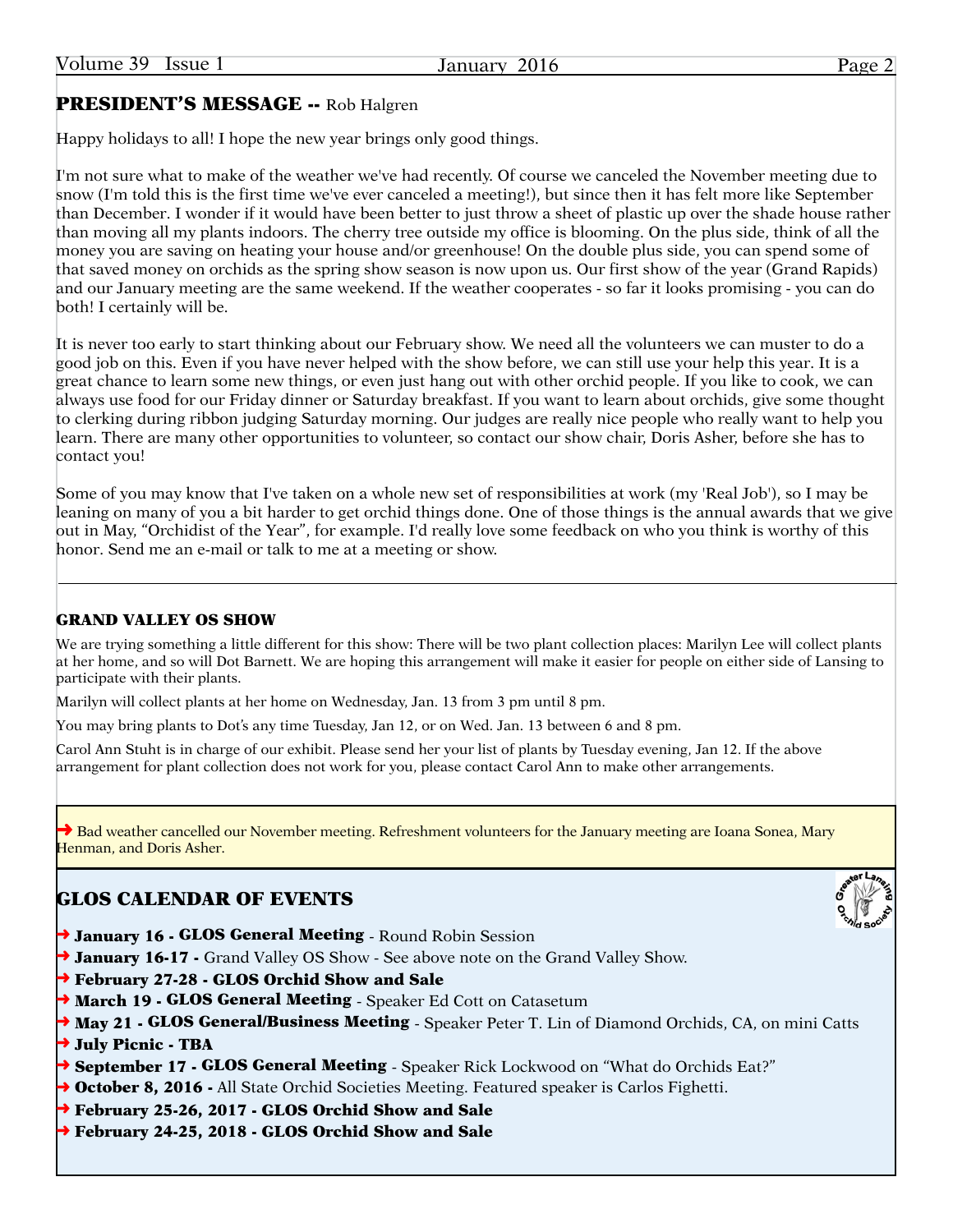Volume 39 Issue 1 January 2016 **Page 3** 

NOTES FROM THE ARCHIVES - submitted by Doris Asher, GLOS Archivist

I think it is very important to preserve our history. Here are some items from the Society's Archives which you may enjoy as much as I did.

In our 1987 Show held at the Frandor Shopping Center in Lansing, Ken Lindsay won the trophy for best cattleya with his Cattleya intermedia alba. For many years, Ken set up the exhibit for the Northwest Michigan Orchid Society. Larry Galdes, who has made our trophies "forever", got the trophy for best cymbidium with his Cymbidium Mimi 'Mary Bea' HCC/AOS. Russ Jameson from the Saginaw Valley Orchid Society won the best cypripedium trophy with Paphiopedilum Farmingdale 'Russ' AM/AOS (Farnmoore x Advancement).

Bill and Suzi Porter donated the trophy for best cattleya. Jim and Doris Asher donated the trophy for best cypripedium. Jack and Val Nelsen gave the trophy for best oncidium. Marilyn Lee underwrote the trophy for best of the vanda and phalaenopsis alliance – Jeff Emerson from the Inverness Greenery won that trophy with Phalaenopsis Alice Gloria 'Aurite' (Ramona x Grace Palm). Jean Nicholas underwrote the trophy for best dendrobium. Bill and Suzi Porter earned an AOS award during that Show for their Ascocentrum ampullaceum 'Suzi', which earned a JC (Judges' Commendation) for its brilliant fuchsia color.

Does anyone remember that we judged in Marshall's Music Store that February in 1987?!

To move to a related, but slightly different topic, I am still in search of documents, photos, memorabilia of all kinds from any year of the Greater Lansing Orchid Society for the Archives. You don't need to ask if I want it, I want it!

Let's continue to preserve our history.

### SYMPATHY TO IOANA SONEA

Our heartfelt sympathy to Ioana Sonea and her family on the passing of Ioana's Mother on December 10, 2015.

IN MEMORIAM, BRENDA KAYE KENNEDY - September 28, 1945 - November 6, 2015. Submitted by Dot

Although Brenda was a GLOS member for a few years, most of our members will remember her as the smiling and helpful worker at Porter's Orchids.

Brenda was already volunteering at Porter's when I began volunteering there in 1999. She and I were both hired as employees about the same time. When Suzi Porter passed away, Bill was still heavily involved in his real estate business, so Brenda took over the day-to-day operation of the greenhouse. When the US economy "crashed", Bill had to let us both go.

I kept in touch with Brenda, who was an excellent orchid grower who had her own collection of mostly Paphs. When I built my greenhouse, and my husband and I needed to travel and be away for several days, Brenda could always be counted on to come take care of my plants. I have a varied collection, but with Brenda's knowledge and experience, I trusted her completely.

Brenda had to find other employment, but she always managed to show up at Bill's Open Houses to lend a helping hand at the sales counter.

When I learned of Brenda's death, it was a complete shock. She had told me that she had cancer, but her words were such that it seemed very mild and easily cured. She was making plans to spend a couple weeks with her sister

in Tennessee later in the Fall. Instead, she took a very bad turn after a difficult chemotherapy session, and slipped away.

Brenda was a very active member of Jazzercise for 20 years. In her memory, the group she belonged to will call themselves the Brenda Stars for their memorial cancer run in the Spring.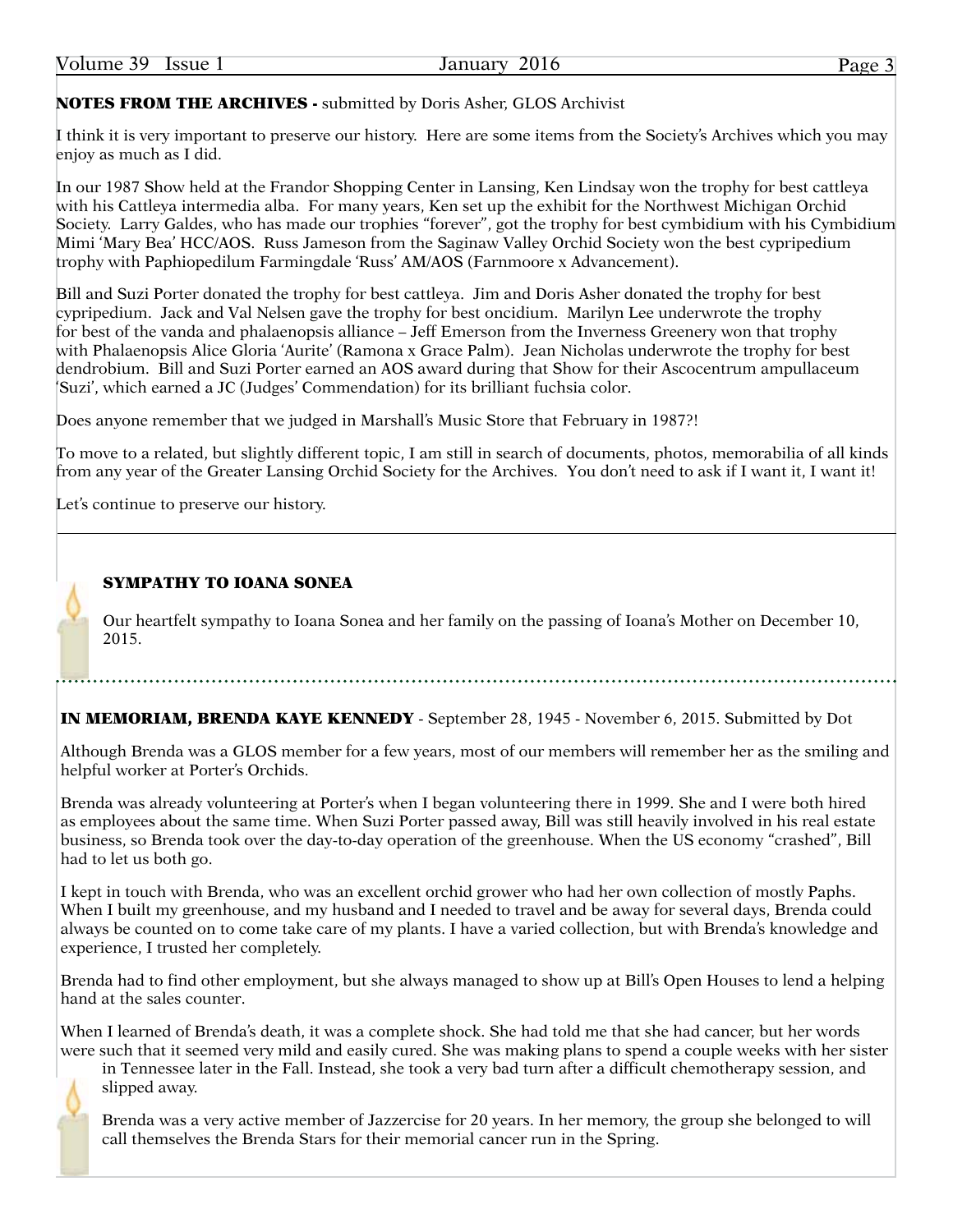| Volume 39 |  | Issue 1 |  |
|-----------|--|---------|--|
|-----------|--|---------|--|

### GLOS MEMBERS SHOW THEIR GENEROSITY – 2016 SHOW TROPHY SPONSORS -

submitted by Doris Asher, Vice-President/Show Chair

Once again, Society members have come through, underwriting all of the trophies for our Show this February! The trophies will be prepared by Larry Galdes and Joy Suphattra's Clay Flowers.

You can save yourself a postage stamp by paying Treasurer Ioana Sonea in person at our January 16th meeting. A check or cash is equally welcome – the cost is \$25.00. Checks payable to GLOS may also be mailed to Ioana Sonea, Treasurer, 3740 Chippendale Dr., Okemos MI 48864.

Thank you, donors, very much.

This year's sponsors are:

| <b>Trophy</b>                              | Sponsor                                                                   |
|--------------------------------------------|---------------------------------------------------------------------------|
| Exhibits, Open                             | Pete Ostlund                                                              |
| Exhibits, Society                          | Pete Porciello                                                            |
| Exhibits, Amateur                          | Anonymous GLOS Members                                                    |
| Cattleya Alliance                          | Littlefrog Farm                                                           |
| Cypripedium Alliance                       | Dot Potter Barnett                                                        |
| Phalaenopsis                               | Julie Bishop                                                              |
| Vanda and Ascocenda                        | Renie Gatny-Smith                                                         |
| Brassia and Miltonia                       | Christa Forrester                                                         |
| Oncidium Alliance                          | Don and Jane Farrelly                                                     |
| Cymbidium Alliance                         | Dawn Kittle (in memory of Sherwin Kittle; in memory of Betty Jane Harvey) |
| Dendrobium Alliance                        | Michael Henderson                                                         |
| Pleurothallid Alliance                     | Lynn O'Shaughnessy                                                        |
| Miscellaneous Genera                       | Larry Watson & Kherwin Cheng Chua                                         |
| Specimen Plant                             | Jerrie Nichols                                                            |
| Art (Excluding Photography)                | Harry and Dottie Winter                                                   |
| Photography                                | Carol Ann Stuht                                                           |
| Orchids in Use (Amateur)                   | Andrea Bishop                                                             |
| Orchids in Use (Professional)              | Diane Zoellner                                                            |
| Don and Kris Garling Memorial Best of Show | Jan Szyren                                                                |
| AOS Show Trophy - Outstanding Exhibit      | Greater Lansing Orchid Society                                            |
|                                            |                                                                           |

### NOTE FROM MIKE UNDERWOOD:

For the last 3 years on the Saturday before our show, we have been setting up an informational table at the Meridian Farmers Market at the mall. We have received great positive feedback from the public there. Last year, we spoke to over 100 people who told us that they wanted to attend the show after meeting us, and hooked several new members too.

I have made arrangements to do this again this year from 10 AM to 4 PM, Saturday, the weekend before the show, and can always use more volunteers to help us out for part or all of the day. You would not be alone at any time, as we have 4 people already. It is great fun and you get to speak to a lot of the public about orchids, no great experience necessary.

Also if you have an unusual orchid that can make great conversation starters, we could use it too. They do not need to be show quality, just something to attract the public's eye. Call or email me if you can help. Mike Underwood mike@avi-sci.com 989-224-9227

A MESSAGE FROM THE GLOS MEMBERSHIP COMMITTEE (Doris Asher, Chair & Dot Barnett, member)

*Reminder: wear your society name tag* - Your Society's Membership Committee has changed the way we handle the GLOS name tags -- members are responsible for their own name badges.

As an incentive to wear the name tag, which is very nice for visitors and for those of us with failing memories (!), anyone who wears the badge AND purchases even one raffle ticket at \$1.00 per ticket will get a complimentary raffle ticket.

Wear your badge to the meeting. Let's help everyone greet everyone by name by wearing a name tag.

Wear your badge. Get an extra raffle ticket!

If you cannot locate your name tag, please let Doris or Dot know. Dot will make you a new one.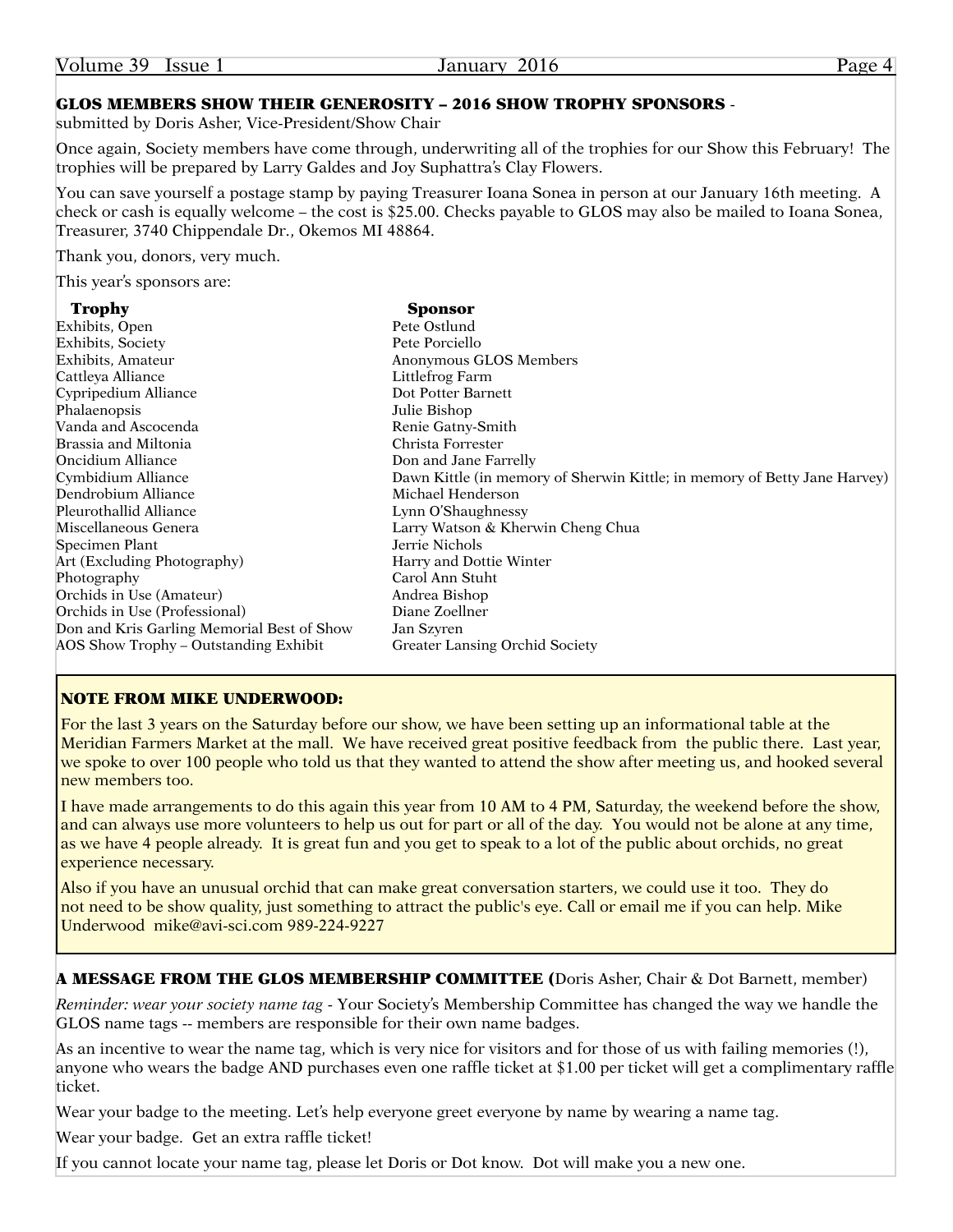# WILL YOU CLERK FOR US? - submitted by Doris Asher

We need help with clerking during ribbon judging at this year's February Show. Clerks assist the judging teams in finding the plants entered in the class, preparing the ribbons for the winning entries, placing the ribbons on the winners, and recording the winners in the Society's official record. Your time commitment is for Saturday morning, February 27th, beginning at 7:30 a.m. (we provide you a light breakfast) and lasting until ribbon judging is concluded, about 11:00 a.m. The exact ending time depends on how many entries we have in this year's Show and how many judging teams we have to do the work. We need about thirty clerks. If we do not get enough AOS judges coming to our Show, Judging Chair Lynn O'Shaughnessy will use some of our more knowledgeable clerks to serve as lay judges in order to get the ribbon judging concluded in a timely fashion so we can admit the public to see the exhibits. All clerks are invited to be the Society's guests at the Judges' Luncheon held at the Show at about noon.

You do not need experience as a clerk in order to volunteer. We have written instructions for you, and will place you on a team with more experienced people. We want you to enjoy your first experience!

In addition to conventional clerking in the orchid portion of the Show, we need one person to clerk for Marilyn Lee in the Orchids-in-Use competition and one person to clerk for Carol Ann Stuht in the Art competition -- Carol Ann appreciates any volunteer, but especially a tall person!

To volunteer or to ask questions, please contact Chair of Judging Activities Doris Asher at 332-0004 or e-mail asherdoris@juno.com.

### USED ORCHID BOOKS/PERIODICALS WANTED - submitted by Doris Asher

Do you have some orchid books or orchid periodicals that you no longer want? At last year's Orchid Show, in addition to brand new orchid books, we sold numerous used books donated by various Society members. Visitors to the Show snapped them up very quickly and, because the books were donated, the Society made 100% profit. We use the orchid magazines as free giveaways to Show visitors to encourage their joining our Society.

Because this service is so popular, we would like to offer inexpensive, used orchid books again at this February's Show. Since GLOS

is an IRS not-forprofit  $501(c)$  3 organization, you may deduct the value of the books and magazines you give us. The Treasurer will be happy to provide you a receipt for your gift.

Please consider giving such items to Doris Asher at this January's meeting; Doris will hand them on to Emily Tseng or Mary Henman, Co-Chairs of the Show's Information Table.



GLOS Web Site: <http://greaterlansingorchidsociety.com>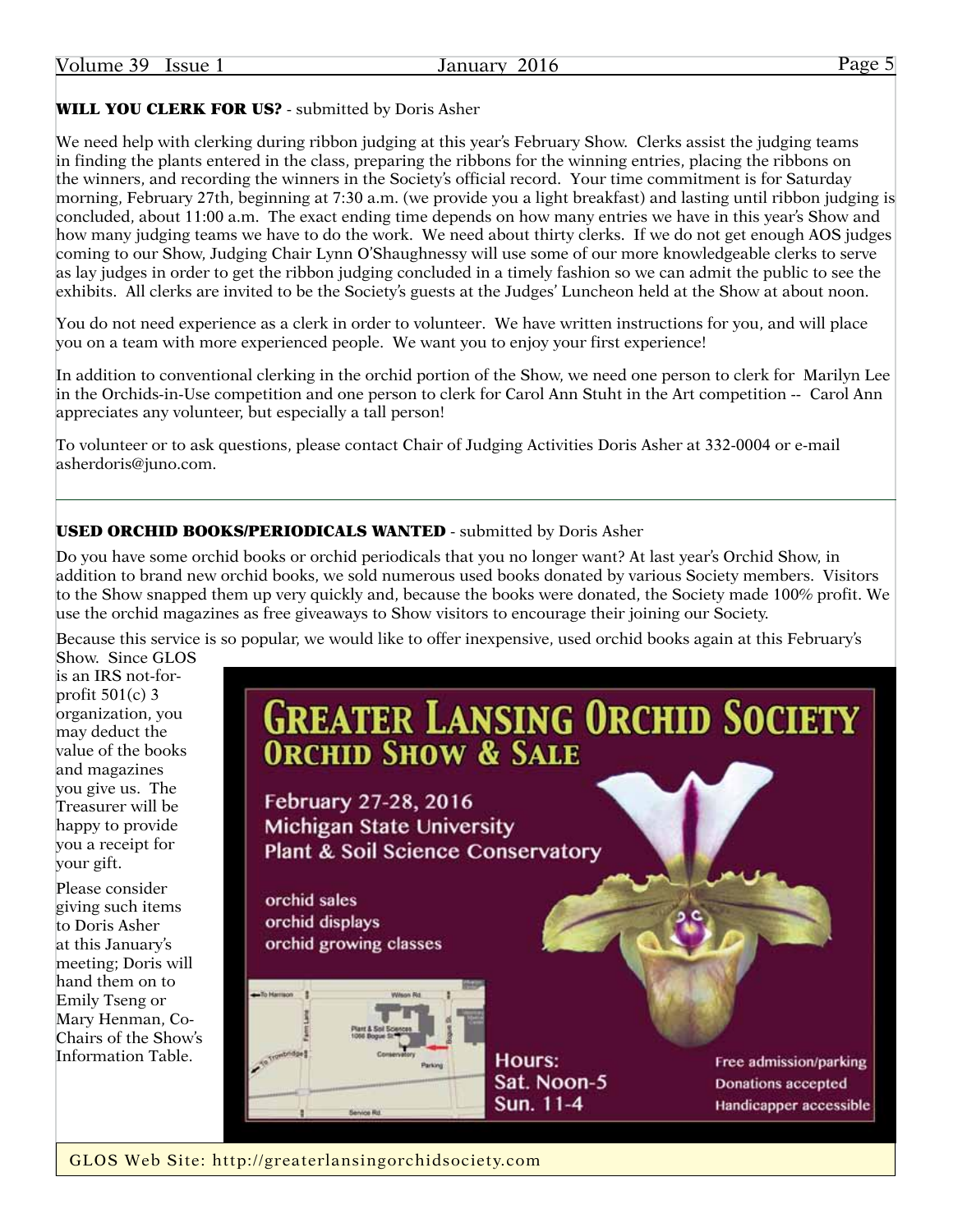### IMPORTANT NOTE FROM OUR FEBRUARY SHOW CHAIR, DORIS ASHER:

The dates for our 33rd orchid show are February 27-28, 2016, just about two months from now.

The Show Planning Committee is complete:

| Show Chair                          | Doris Asher                       |
|-------------------------------------|-----------------------------------|
| AOS Judging                         | Lynn O'Shaughnessy                |
| Art Exhibits, Orchid-Related        | Carol Ann Stuht                   |
| <b>Classes for Public</b>           | Mike Underwood                    |
| Flyer/Handouts                      | Dot Potter Barnett                |
| GLOS Exhibit                        | Pete Ostlund                      |
| Hospitality                         | Leslie Behm and Jerrie Nichols    |
| <b>Information Table/Membership</b> | Emily Tseng and Mary Henman       |
| Judging Activities/Registration     | Doris Asher                       |
| Kids' Corner                        | Diane Zoellner and Michael Bukala |
| MSU Liaison                         | Ioana Sonea                       |
| Orchids-in-Use Competition          | Marilyn Lee                       |
| Parking Permits/Signage             | Ioana Sonea                       |
| <b>Television Publicity</b>         | Pete Porciello                    |
| Vendor and Exhibitor Liaison        | Pete Ostlund                      |

I hope that you will reserve Thursday night February 25th through about 6:00 Sunday night February 28th to volunteer with us at the Show. If you would like information about any of the subcommittees comprising the Show Planning Committee, please contact me or the individual chairperson for that activity. All of us need help! We can talk in person about what is involved in each activity at our January meeting.

Also at that January meeting, be sure to pick up a supply of the beautiful postcard-size publicity pieces that Dot Potter Barnett designed for us. If all of us distribute even 50 of these announcements, many thousands of people will know of our Show!

We need your help to make our Show successful. We need new volunteers to augment those members already planning to help. Much work happens before the Show. Thursday night we start setting up by placing tables for vendors and displays, attaching skirting to the tables and covering them with tablecloths, getting ready for art, orchids-in-use and other displays, hanging backdrops. Friday we set up our GLOS display, help vendors and societies move their orchids and material into the building, and prepare for judging by registering all the orchids and exhibits in the Show. Friday night dinner is provided to all the workers, with much of the food provided by volunteers – we need help for our Hospitality Committee. On Saturday members help with judging by clerking for the judges, staff the information table, and relieve those vendors who are working alone. When the Show closes on Sunday at 4:00, we help everyone tear down and get on their way home (you will be amazed how quickly that happens with a little help). There are so many ways you can help make the Show a great show! Please contact me, the individual chairperson, or any of the Board members if you can help out.

We can also use your help by providing orchids in flower for our display. You can start now training your coming flower spikes for the best display of the flowers, and by cleaning your plant leaves (use milk and cotton balls, scrub the leaf gently) before the Show. But we want your plant even if you cannot do this. Just make sure your plant is disease free and all the pests (scale, aphids, mealy bugs, etc.) are taken care of. Now is a good time to assess your plants and treat them for critters if necessary (you can spray them outside). Please do not be shy with providing orchids. Even if the orchid does not win a ribbon, you contribute to making our display beautiful. Every orchid helps. And you just may be surprised by getting a ribbon -- it happens often. If your orchid sits at home, it is sure it wins nothing! We are trying a new class this year for orchids with beautiful or unusual foliage but lacking flowers!



# GLOS ROSTER

Notice to all GLOS members: The latest update to the GLOS Roster is now complete, and you should have received your copy by now. If you have not, please contact Dot Barnett for your PDF copy, or Doris Asher for a paper copy if you do not have email.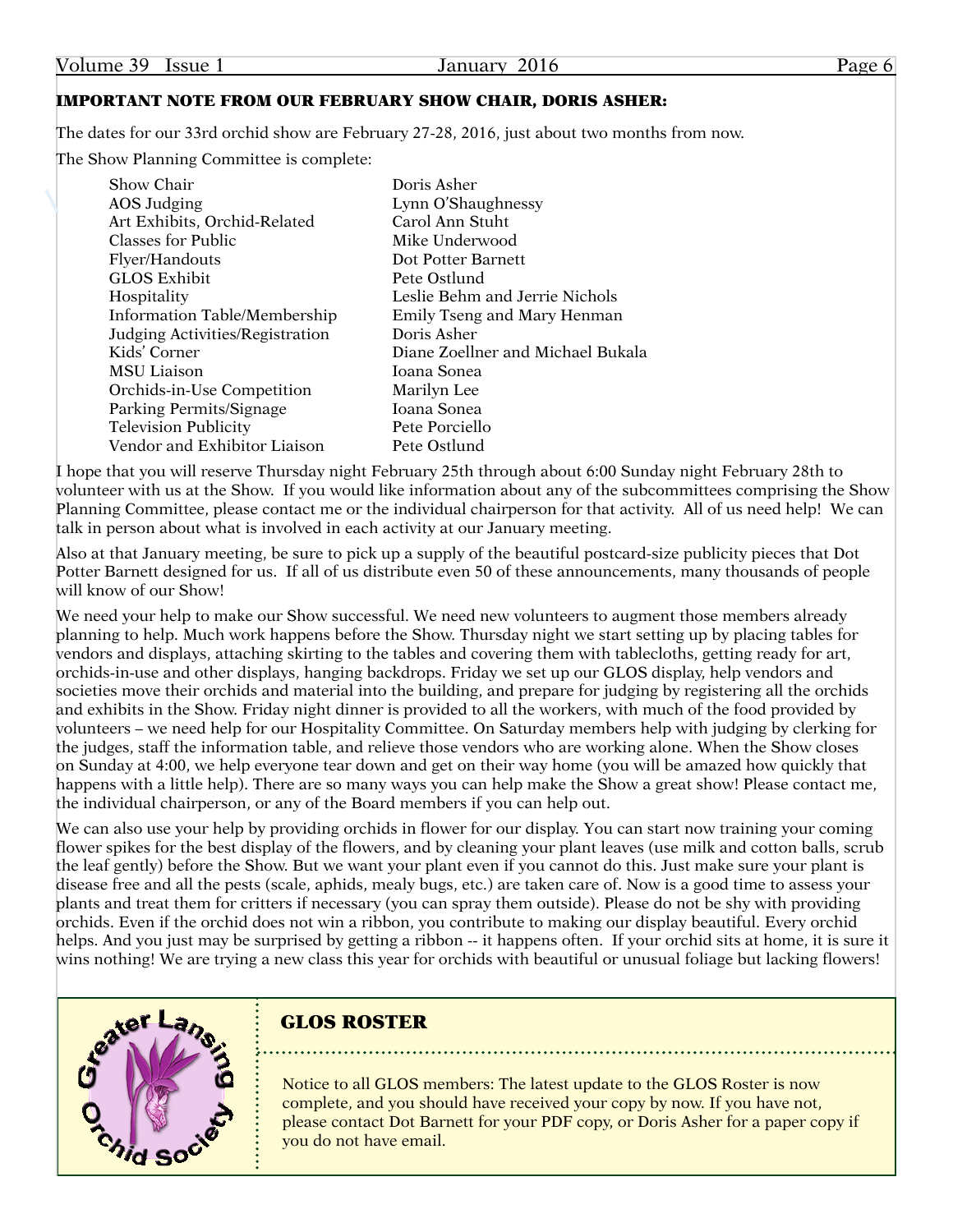### MINUTES OF DECEMBER 8, 2015 GLOS BOARD MEETING - submitted by Diane Zoellner, Secretary

Our meeting began at 7:00 after a wonderful selection of sandwiches and pies at Doris Asher's lovely home. The eight members present were Jerrie Nichols, Carol Ann Stuht, Michael Henderson, Rob Halgren, Doris Asher, Dot Barnett, Diane Zoellner, and Marilyn Lee.

Jerrie Nichols was welcomed as our "new" past president. News of Jim Heilig's new location was shared. He is in temporary housing on the Pacific Ocean coast where he hears the waves at night. We wish him the best at his new endeavour.

Our treasurer's report was not given since Ioana was absent due to her mother's illness. We were saddened to learn that her mom died. Our thoughts and prayers go out to Ioana and her family.

Doris gave the membership report. There were 2 renewals, Tom Remington and Chris Bushell. We currently have 98 members in 85 households. Thank you for donations that partially offset the cost of the paper copies provided to the 24 households.

### *PROGRAM SCHEDULE*

January 16, 2016-- Doris will update the membership on the upcoming GLOS Orchid Show. Rescheduling Kristin Uthus for January 16, 2016, was discussed. The Grand Valley Orchid Show is the same weekend. Rob would bring her from the GVOS to the GLOS meeting for her presentation. If this doesn't work out, we would still have the round robin workshops on how to divide an overgrown orchid and then re-pot the resulting pieces. At least 3 members to lead these demonstrations will be needed. Dot, Jerrie, and perhaps Pete will be able to do the demonstrations. Rob and Marilyn have tarps to put on the floor under the tables. Rob has repotting supplies. Jerrie will pick them up, if needed. Plastic tablecloths will be purchased for the tables. Doris will contact the members who volunteered to bring refreshments to our cancelled November meeting: Mary Henman, Ioana, and Dottie Winter -- to see if they are able to bring refreshments to our January meeting.

March 19, 2016-- Ed Cott- catasetums--Doris cannot attend this meeting, and we need someone to open the church and transport the refreshment supplies.

May 21, 2016-- Election of officers for 2016-2017 Program: Peter T. Lin, Diamond Orchids, Southern CA-miniature cattleyas July 23, 2016--picnic (Tentative)

September 17, 2016--Rick Lockwood- "What Do Orchids Eat" - Share with MOS

October 8, 2016--Special All-State meeting--Carlos Fighetti

November 19, 2016 --to be determined

### *AWAY SHOWS*

The GLOS exhibits at the Michiana Show, October 24-25, and the Saginaw Valley Show, November 28-29, were both very successful. Thank you to those who helped donate the orchids, set up, and tear down for each show. These projects would not be possible without everyone's help.

The Grand Valley Show is January 16-17, 2016. Please be aware that January 16th is the same day as the GLOS meeting.

### *BUSINESS ITEMS*

The annual donations to The Nature Conservancy (\$100) and the Michigan Nature Association (\$100) were approved. Dot has been researching prospects for GLOS T-shirts and or polo shirts.

### *GLOS ORCHID SHOW*

Doris Asher updated the board on the plans for the show.

Pete Ostlund has graciously accepted the task of organizing the GLOS exhibit. Thank you so much, Pete.

Doris has used books for sale at the show.

- Publicity for the show--Dot created a beautiful postcard to advertise the show. The Capital Area Women's event calendar will have the show included. Doris requested that Lifestye Magazine list the show in the January and February issues. Mike Underwood will attend the Meridian Mall Farmers' Market on February 20 to publicize the show.
- Doris has contacted the judges for the show; in early January she will invite people to clerk. Pete Ostlund has contacted the vendors and societies that have participated in the past. Rob and Doris will present at the Master Gardeners Club on February 2, 2016, to find more volunteers to help at the show. All the trophies have been sponsored for the show. Thank you to those who have sponsored a trophy. Marilyn Lee described an award she prepared for the winners of the orchids-inuse competition. Doris will present more information about the GLOS Show at the January meeting. Thank you so much to Doris for all of her dedicated work.

### *NEW BUSINESS*

- Nominating Committee- A Nominating Committee will be announced at the January meeting to choose members to fill board offices that will be open. The slate will be announced at the March meeting, and the election will be at the May meeting.
- Awards Committee- Please think of suggestions for awardees. Names will be taken at the January meeting and presentations will be at the May meeting.
- Announcements- Rob has taken on an additional position as University Outreach Liaison at MSU. He will be coordinating the State Science Olympiad for sixth to twelfth graders, a total of 2,000 children, volunteers, and coaches. Congratulations, Rob!

Our February 9, 2016, board meeting is scheduled at Ioana's house at 7 p.m.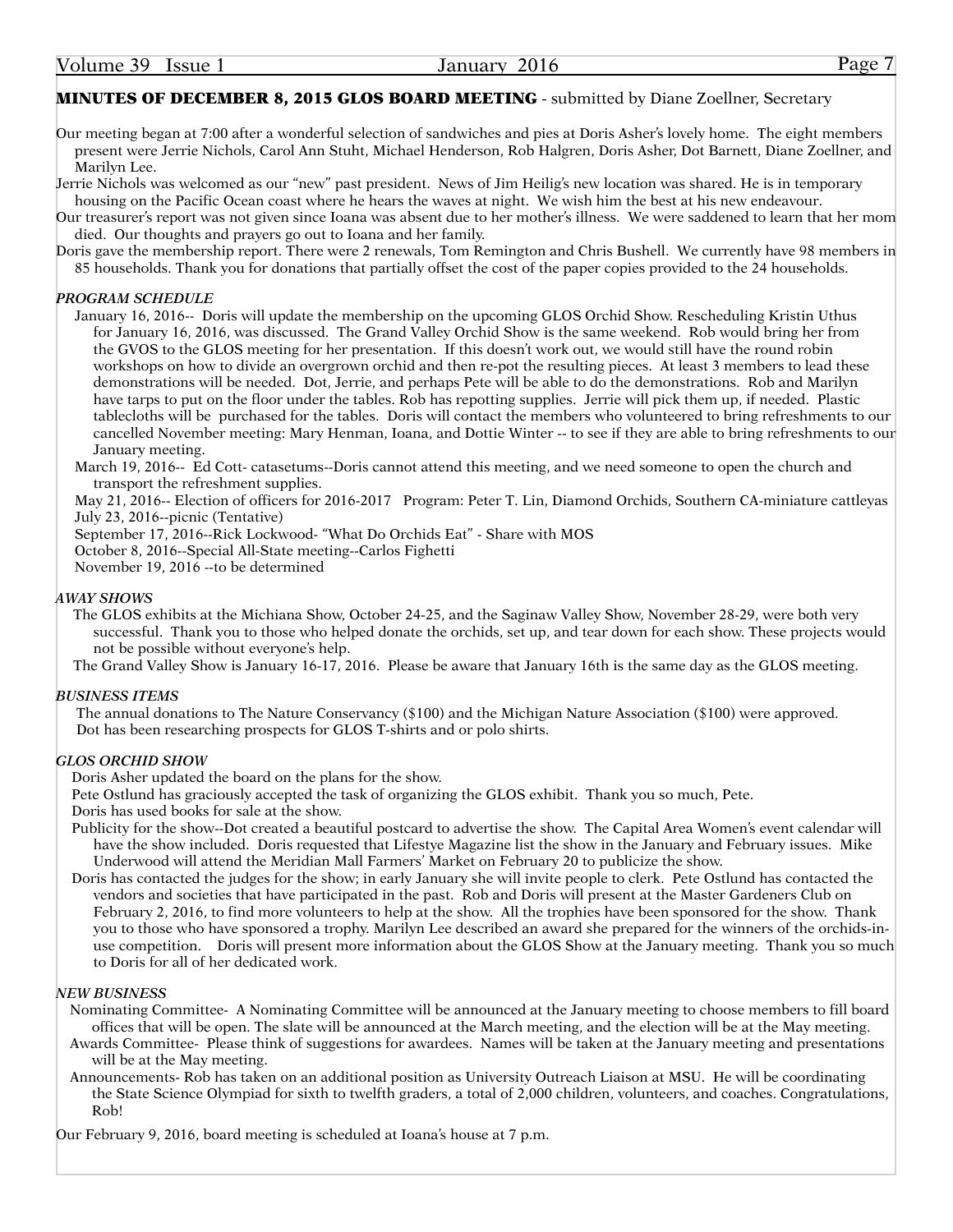The Grand Valley Orchid Society's 16th Annual Orchid Show held at Frederik Meijer Gardens & Sculpture Park

# Orchid show<br>January 16-17, 2016



### ANNOUNCEMENT FROM THE GLJC:

The Grand Valley Orchid Society Show will be January 16-17 this year -- the third Saturday of January. The Great Lakes Judging Center is moving its regular monthly judging from Matthaei Botanical Gardens to the Show site. Please do not bring orchids to be judged to Matthaei on January 16th. Instead, include them in your Society's display, where they will be seen and considered for AOS judging.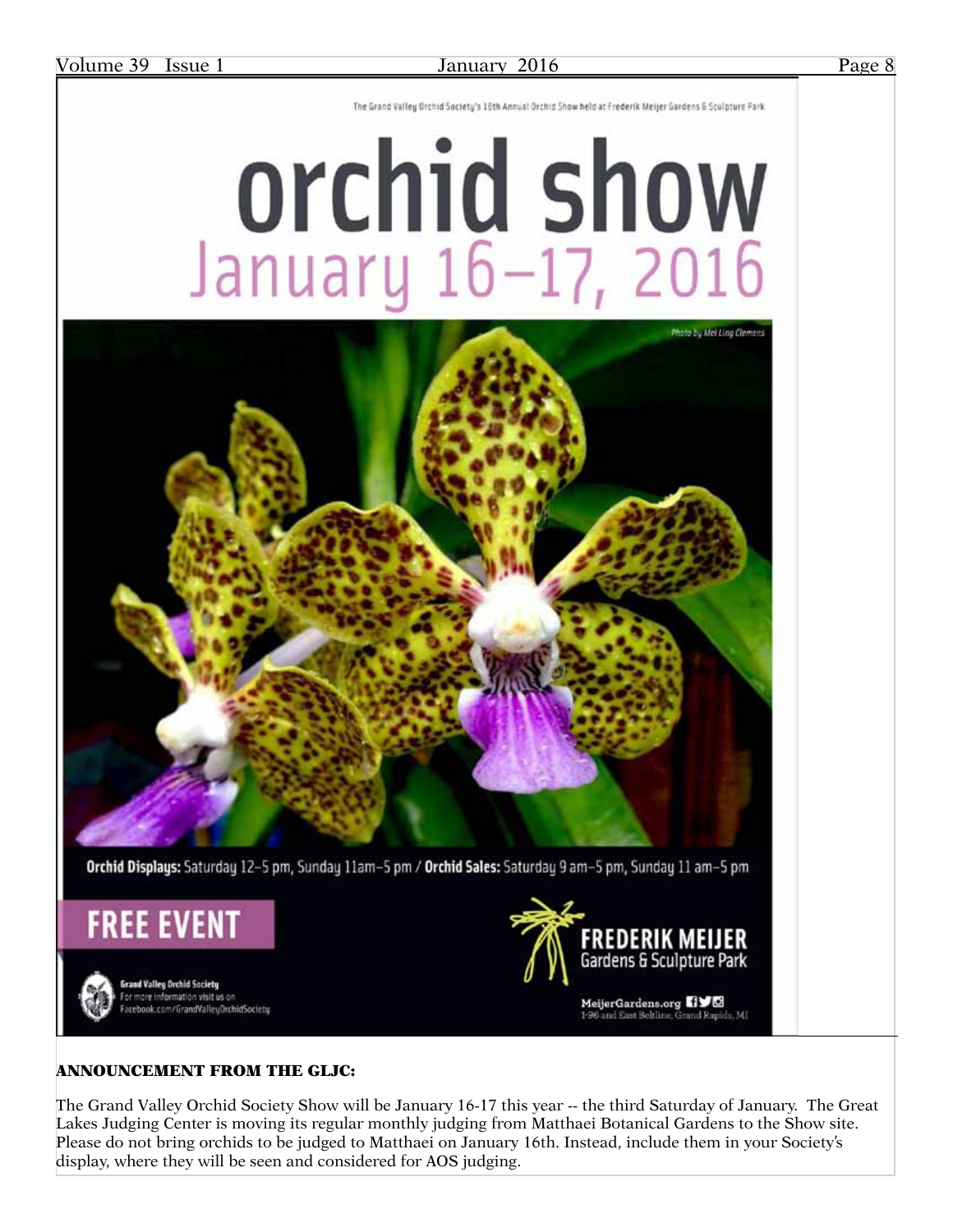| Volume 39 |  | Issue 1 |  |
|-----------|--|---------|--|
|-----------|--|---------|--|

### January 2016 **Page 9**

### REPORT: GLOS AT SAGINAW VALLEY OS SHOW - submitted by Carol Ann Stuht

GLOS was present with 23 terrific plants at the new venue for the SVOS show, the Kochville VFW Hall in Saginaw. It is a nice location close to I-75 and access is easy. We set up a 25 square foot floor exhibit with a wide variety of orchids in many colors. The exhibit earned a first in its class and the trophy for best society exhibit. Dot Barnett's Renanthera *matutina* was awarded Best of Class, and Best of Show.

Thank you everyone that brought plants to Doris Asher's house for the exhibit (thanks Doris). Dot Barnett and Diane Zoellner dismantled the display down and returned the plants and staging to Lansing. Thank you ladies.

The awards are as follows:

| <b>GLOS</b>  |                                            | 1st. /Best of Class (society exhibits) |
|--------------|--------------------------------------------|----------------------------------------|
| Dot Barnett  | Den. laevifolium                           | 1st. /Best of Class                    |
|              | Paph. lowii f. album                       | 1st. /2nd first bloom seedling         |
|              | Paph. Wilhelmina's Stone                   | 1st.                                   |
|              | Renanthera matutina                        | 1st. /Best of Class/ Best of Show      |
|              | Sophronitus cernua                         | 1st.                                   |
|              | Tuberolabium quisumbingii                  | 1st.                                   |
| Julie Bishop | Cym. Chen's Ruby 'Gold Tiger'              | 1st.                                   |
|              | Mas. Angel Tang (orange)                   | 2nd.                                   |
|              | Paph. Memoria Joe Ozella                   | 1st.                                   |
| Marilyn Lee  | Aliceara Tropic Lily 'Hilo Spaceship'      | 2nd.                                   |
|              | Bc. Mari's Glory 'H&R'                     | 1st.                                   |
|              | Cattlianthe Chocolate Drop 'Kodama' AM/AOS | 2nd.                                   |
|              | Cyrtocidium Midnight 'Ebony & Ivory'       | 1st.                                   |
|              | Den. Burana Strip                          | 2nd.                                   |
|              | Den. Genting Royal                         | 1st.                                   |
|              | (Phal. Sunshine Princess x New Cinderella) | 1st.                                   |

Marilyn Lee also entered a humorous floral and arts and crafts exhibit (not for judging) with a Santa peeking from behind a screen. Thank you Marilyn.

Thanks again to everyone that helped with this show. It was a lot of fun to set up.



*Congratulations to Bill Porter!*

Paph. Magic Lantern 'O Theophilus' AM/AOS Awarded at the SVOS Show with a natural spread of 9.5 cm x 9.5 cm, and 81 points.



```
Photos by Dot
```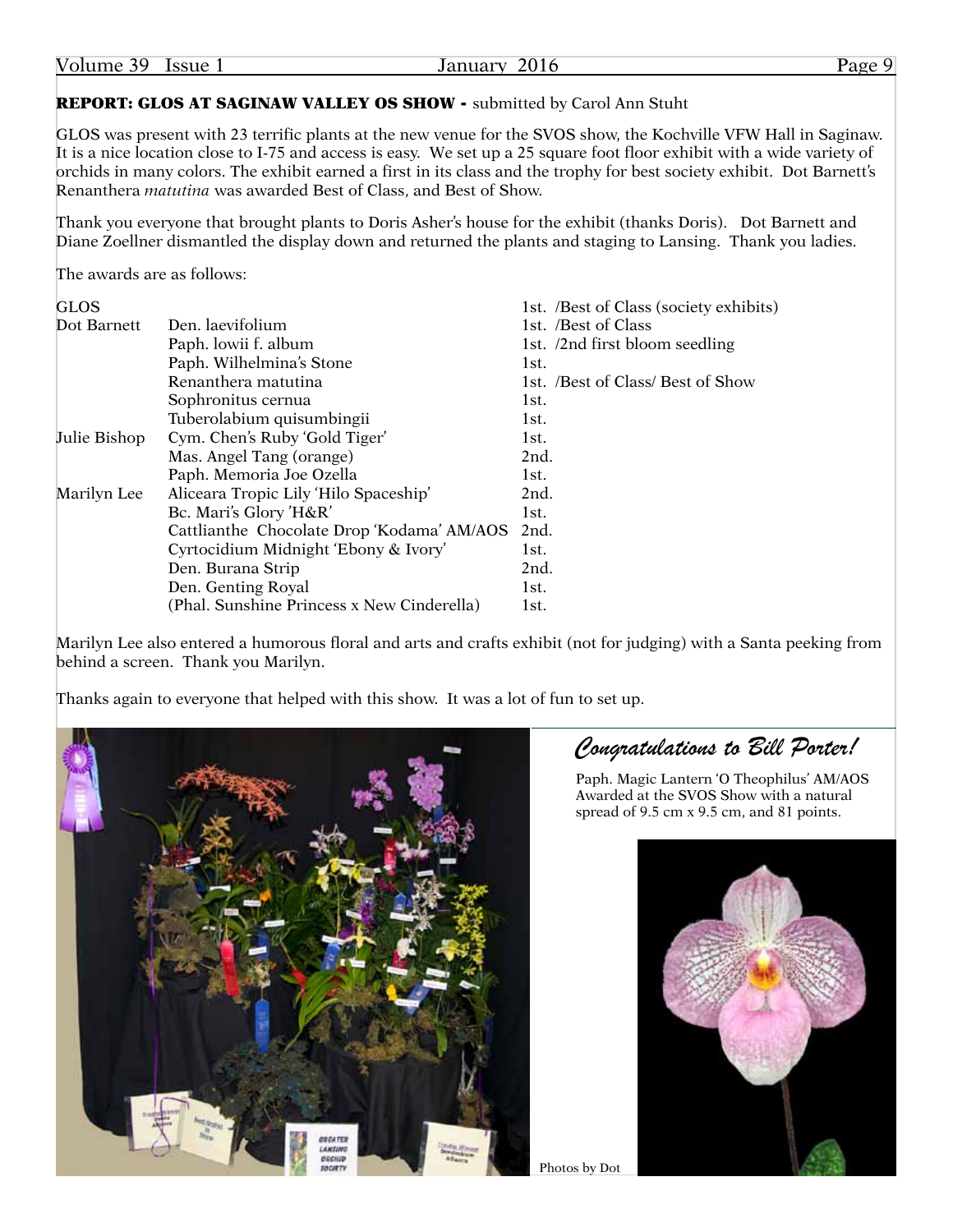### Volume 39 Issue 1 January 2016 Page 10

### DO YOU WANT A NEW T OR GOLF SHIRT WITH A GLOS LOGO?

The GLOS Board would like to know if our members would be interested in purchasing a T-shirt or a Golf shirt with the GLOS logo on it. A single T-shirt sells for \$19.99; a single Golf shirt is \$24.99. However, the vendor offers discounts for bulk purchases, and the price changes according to the number purchased.

The shirts would look something like this, although the color of the shirt may be changed:

### GLOS 2016 ORCHID SHOW and SALE:

### **GETTING THE WORD OUT** - submitted by Doris Asher, Vice President/Show Chair

The Society currently has 98 members. All 98 of us can help with publicizing our Orchid Show! Pete Ostlund has done a marvelous job lining up a large roster of orchid vendors, who provide the bulk of the funding of our Show with their fees for sales tables. It is essential that the Show get many visitors who may buy many orchids from our vendors. In addition to the excellent tv commercials that Pete Porciello obtains for us through the services of King Media, I urge all of you to do whatever you can to publicize our Show. So we do not duplicate each other's efforts, please let me know what you have done or are doing. I plan to announce the Show in the free community calendars in both The Lansing State Journal and also in The Towne Courier – the weekend before the Show and the weekend of the Show. If all 98 of us invite only five of our friends, neighbors and relatives, imagine how many visitors our Show might garner!

Thanks for helping.

### PREPARING PLANTS FOR ORCHID SHOWS

- 1. Make sure that the plant is clean, and that you have removed unsightly dead leaves and bracts. Clean dusty leaves with soft cloth or paper towels, dipped in soapy water. Squeeze until just moist. Clean calcium deposits with: lemon juice, milk, or horticultural oil.
- 2. Be sure the pot is clean and the plant is stable in it.
- 3. Check plant for any sign of disease or insects. If you find insects, clean them out. Any sign of rot should also be removed and the area treated. If you think the plant is virused, don't submit it.
- 4. Staking is one of those tasks that should commence (but rarely does) early in the development of the flower spike. If staking is left too late the results can look rather peculiar, as flowers can be twisted out of position. To a large extent staking is now at the individual's discretion. The judges have the right to remove the stake if they so wish. As a general aesthetic comment, be sensible with your staking, and try to keep the stake shorter than the raceme of flowers it supports: this avoids the unsightly phenomenon of the 'tomato stake syndrome', a rich and varied forest of stakes, with the occasional flower.

By all means, use additional stakes and ties to help support your flowers and racemes while you transport them to the Show but remove the 'transport stakes' once you have the plant safely benched.

- 5. Plant labels should be clean and easy to read. If the plant is a hybrid and you know the parents, have the names on the tags. Be sure the tag is small enough to be hidden in the plant at set-up time.
- 6. Water your plants well the day before you bring them in because it will not be possible to thoroughly water them for the duration of the Show.
- 7. Label your box (es) with your name, and include a list of the plants you are sending to the show.

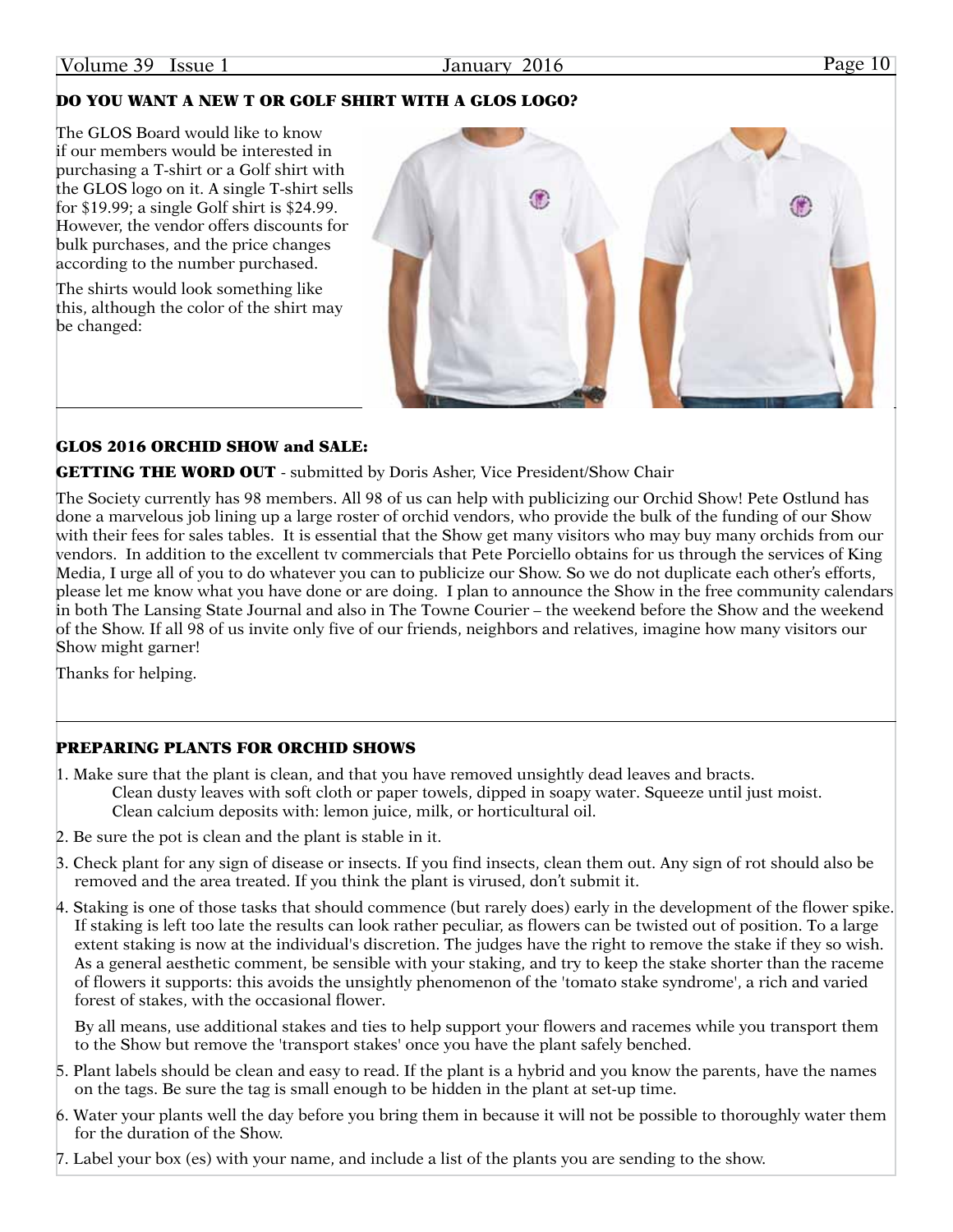### Volume 39 Issue 1 January 2016 Page 11



NEW HOURS: Tuesday - Saturday 10:00 to 3:00 734-243-0180

> 3022 Bluebush Rd. Monroe, Michigan 48162



### **SELLING ORCHIDS AT GLOS MEETINGS:**

Perhaps a plant has outgrown its home, maybe you have a division to share, occasionally you may find a plant doesn't bloom for you or like your conditions, possibly you need to make room for something new, or you just no longer want a certain plant.

Whatever the reason, the Raffle and the Silent Auction Tables are great places to share your no-longer wanted orchids with fellow society members.

Please keep in mind, however, that shared plants should be healthy, free of diseases and insects, and be generally wellcared for. Just as you wouldn't want to take home a sick plant, neither should you expect others to accept one. Such plants are better off becoming a part of a compost pile than potentially passing on its ailment(s) to another's collection.

The Society does have a responsibility to not allow diseased or insect-infested plants to be distributed at our meetings.

However, we all take great pleasure in finding, growing and blooming treasures from the Raffle and Silent Auction Tables.

### *GLOS Advertising Policy*

*Commercial members may advertise their orchid businesses in the Calypso at no extra charge. Ads will appear as space is available and in the order they are received. Advertisers are responsible for preparing their ads. Standing Ads size should normally be 2" x 3" but exceptions may be made for special events. Submissions will be considered a one-time-only unless designated as standing ads. Please check the stated deadline for submission to any Calypso issue. Submissions may be made via email or regular mail.*

*Non-commercial members may also advertise orchid related items in the Calypso under the above conditions.*



### **Quality Orchids for the Home Environment**

See our website for specifics

**PORTER'S ORCHIDS** 

Royston Rd. at St. Joe Hwy., Grand Ledge, MI Usually Open Mon-Thurs, Sat. 10 am - 4 pm

http://portersorchids.com 517-622-4188

Winter... One of the best times to visit us. Just when you are so tired of seeing only shades of gray, come to our